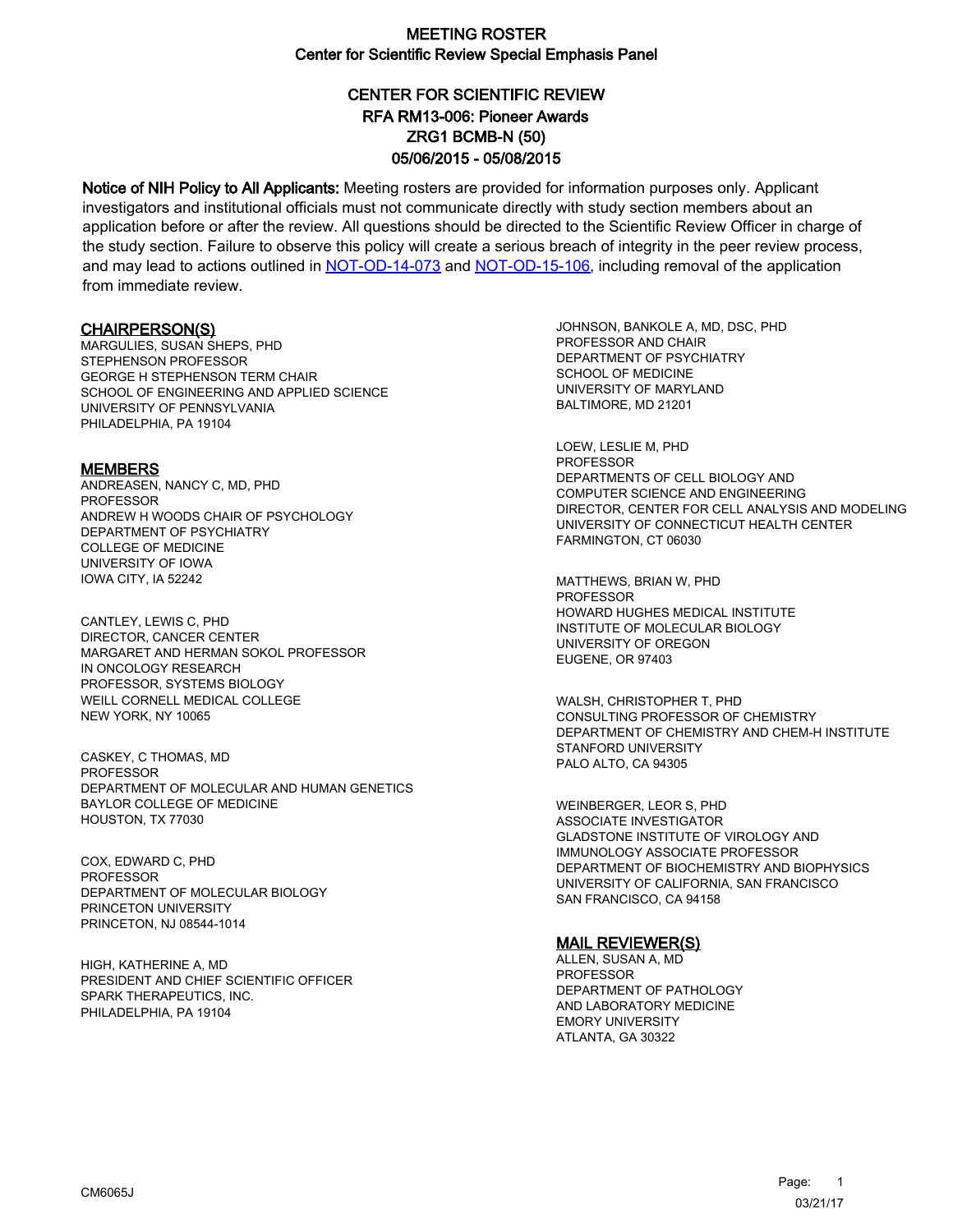# CENTER FOR SCIENTIFIC REVIEW ZRG1 BCMB-N (50) 05/06/2015 - 05/08/2015 RFA RM13-006: Pioneer Awards

Notice of NIH Policy to All Applicants: Meeting rosters are provided for information purposes only. Applicant investigators and institutional officials must not communicate directly with study section members about an application before or after the review. All questions should be directed to the Scientific Review Officer in charge of the study section. Failure to observe this policy will create a serious breach of integrity in the peer review process, and may lead to actions outlined in [NOT-OD-14-073](https://grants.nih.gov/grants/guide/notice-files/NOT-OD-14-073.html) and [NOT-OD-15-106,](https://grants.nih.gov/grants/guide/notice-files/NOT-OD-15-106.html) including removal of the application from immediate review.

AXEL, RICHARD, MD **PROFESSOR** DEPARTMENT OF BIOCHEMISTRY AND MOLECULAR BIOPHYSICS COLLEGE OF PHYSICIANS AND SURGEONS COLUMBIA UNIVERSITY NEW YORK, NY 10032

BADYLAK, STEPHEN F, DVM, PHD, MD PROFESSOR AND DIRECTOR DEPARTMENT OF SURGERY UNIVERSITY OF PITTSBURGH MCGOWAN INSTITUTE PITTSBURGH, PA 15219

BARRETT, EUGENE JOSEPH, MD, PHD PROFESSOR DIRECTOR, UVA DIABETES CENTER DEPARTMENT OF INTERNAL MEDICINE UNIVERSITY OF VIRGINIA HEALTH SCIENCES CENTER CHARLOTTESVILLE, VA 22903

BARTON, JACQUELINE K, PHD PROFESSOR DEPARTMENT OF CHEMISTRY CALIFORNIA INSTITUTE OF TECHNOLOGY PASADENA, CA 91125

BEAN, BRUCE P, PHD PROFESSOR DEPARTMENT OF NEUROBIOLOGY HARVARD MEDICAL SCHOOL BOSTON, MA 02115

BENEZRA, ROBERT I, PHD MEMBER MEMORIAL SLOAN-KETTERING CANCER CENTER NEW YORK, NY 10021

BOXER, STEVEN G, PHD CAMILLE AND HENRY DREYFUS PROFESSOR DEPARTMENT OF CHEMISTRY STANFORD UNIVERSITY STANFORD, CA 94305

BRIEHL, MARGARET M, PHD PROFESSOR DEPARTMENT OF PATHOLOGY COLLEGE OF MEDICINE UNIVERSITY OF ARIZONA TUCSON, AZ 85724

BRINTON, ROBERTA DIAZ, PHD PROFESSOR DEPARTMENTS OF PHARMACOLOGY AND PHARMACEUTICAL SCIENCES UNIVERSITY OF SOUTHERN CALIFORNIA LOS ANGELES, CA 90033

BUCH, SHILPA J, PHD PROFESSOR AND VICE CHAIR OF RESEARCH DEPARTMENT OF PHARMACOLOGY AND EXPERIMENTAL NEUROSCIENCE UNIVERSITY OF NEBRASKA MEDICAL CENTER OMAHA, NE 68198

CALIFF, ROBERT M, MD VICE CHANCELLOR AND PROFESSOR DEPARTMENT OF MEDICINE DUKE UNIVERSITY MEDICAL CENTER DURHAM, NC 27710

CAPITANIO, JOHN P, PHD PROFESSOR DEPARTMENT OF PSYCHOLOGY CALIFORNIA REGIONAL PRIMATE RESEARCH CENTER UNIVERSITY OF CALIFORNIA, DAVIS DAVIS, CA 95616

CHEN, BENJAMIN, MD, PHD PROFESSOR DIVISION OF INFECTIOUS DISEASE DEPARTMENT OF MEDICINE MOUNT SINAI SCHOOL OF MEDICINE NEW YORK, NY 10029-6574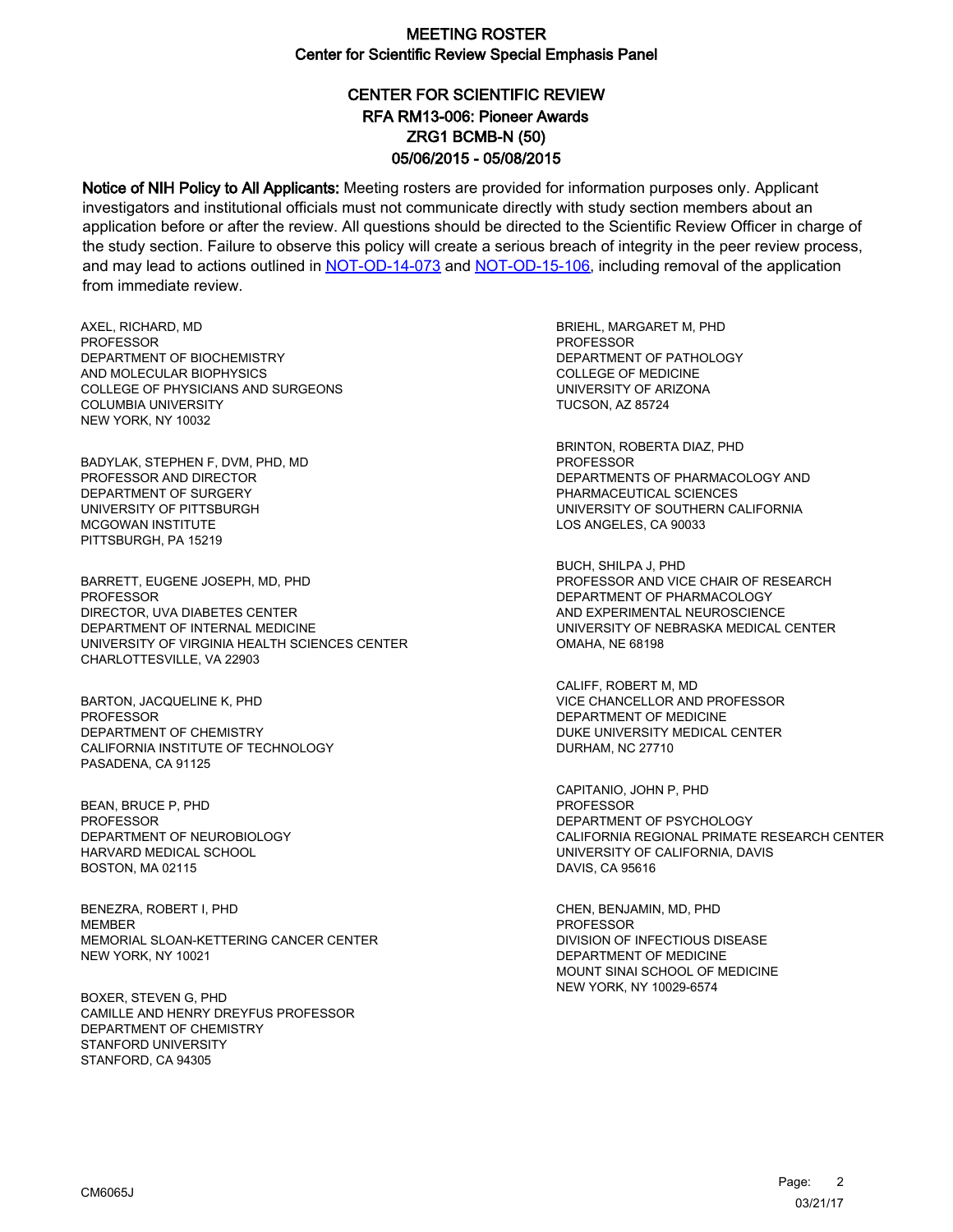# CENTER FOR SCIENTIFIC REVIEW ZRG1 BCMB-N (50) 05/06/2015 - 05/08/2015 RFA RM13-006: Pioneer Awards

Notice of NIH Policy to All Applicants: Meeting rosters are provided for information purposes only. Applicant investigators and institutional officials must not communicate directly with study section members about an application before or after the review. All questions should be directed to the Scientific Review Officer in charge of the study section. Failure to observe this policy will create a serious breach of integrity in the peer review process, and may lead to actions outlined in [NOT-OD-14-073](https://grants.nih.gov/grants/guide/notice-files/NOT-OD-14-073.html) and [NOT-OD-15-106,](https://grants.nih.gov/grants/guide/notice-files/NOT-OD-15-106.html) including removal of the application from immediate review.

CRAIG, ELIZABETH A, PHD **PROFESSOR** STEENBOCK PREFESSOR OF MOCROBIAL SCIENCE DEPARTMENT OF BIOCHEMISTRY UNIVERSITY OF WISCONSIN MADISON, WI 53706

CRIMMINS, EILEEN M, PHD AARP PROFESSOR OF GERONTOLOGY DAVIS SCHOOL OF GERONTOLOGY UNIVERSITY OF SOUTHERN CALIFORNIA LOS ANGELES, CA 90089

ESCALANTE, JORGE C, PHD IRA BALDWIN PROFESSOR DEPARTMENT OF MICROBIOLOGY UNIVERSITY OF GEORGIA ATHENS, GA 30602

FRIEDMAN, SAMUEL R, PHD DIRECTOR INSTITUTE FOR INFECTIOUS DISEASE RESEARCH NATIONAL DEVELOPMENT AND RESEARCH INSTITUTES NEW YORK, NY 10010

GALLAY, PHILIPPE ANDRE, PHD PROFESSOR DEPARTMENT OF IMMUNOLOGY AND MICROBIAL SCIENCE THE SCRIPPS RESEARCH INSTITUTE LA JOLLA, CA 92037

GARNER, HAROLD R, PHD DIRECTOR MEDICAL INFORMATICS AND SYSTEMS DIVISION AT THE VIRGINIA BIOINFORMATICS INSTITUTE BIOLOGICAL SCIENCE, COMPUTER SCIENCE AND MEDICINE VIRGINIA POLYTECHIC INSTITUTE AND STATE UNIVERSITY BLACKSBURG, VA 24061

GONZALEZ-SCARANO, FRANCISCO, MD DEAN DEPARTMENT OF NEUROLOGY THE UNIVERSITY OF TEXAS HEALTH SCIENCE CENTER AT SAN ANTONIO SAN ANTONIO, TX 78229

GRIENDLING, KATHY K, PHD PROFESSOR DEPARTMENT OF MEDICINE DIVISION OF CARDIOLOGY EMORY UNIVERSITY ATLANTA, GA 30322

HARRIS, HOBART WHITAKER, MD PROFESSOR AND CHIEF DIVISION OF GENERAL SURGERY DEPARTMENT OF SURGERY UNIVERSITY OF CALIFORNIA, SAN FRANCISCO SAN FRANCISCO, CA 94143

HART, ANNE CHURCH, PHD ASSOCIATE PROFESSOR DEPARTMENT OF NEUROSCIENCE BROWN UNIVERSITY PROVIDENCE, RI 02912

HAZEN, STANLEY L, MD, PHD **CHAIR** DEPARTMENT OF CELLULAR AND MOLECULAR MEDICINE PREVENTIVE CARDIOLOGY AND REHABILITATION CLEVELAND CLINIC LERNER RESEARCH INSTITUTE CLEVELAND, OH 44195

HEALD, REBECCA W, PHD PROFESSOR OF CELL AND DEVELOPMENTAL BIOLOGY DEPARTMENT OF MOLECULAR AND CELL BIOLOGY UNIVERSITY OF CALIFORNIA, BERKELEY BERKELEY, CA 94720

HEINRICHER, MARY MAGDALEN, PHD PROFESSOR AND VICE CHAIR FOR RESEARCH DEPARTMENT OF NEUROLOGICAL SURGERY OREGON HEALTH AND SCIENCE UNIVERSITY SCHOOL OF MEDICINE PORTLAND, OR 97239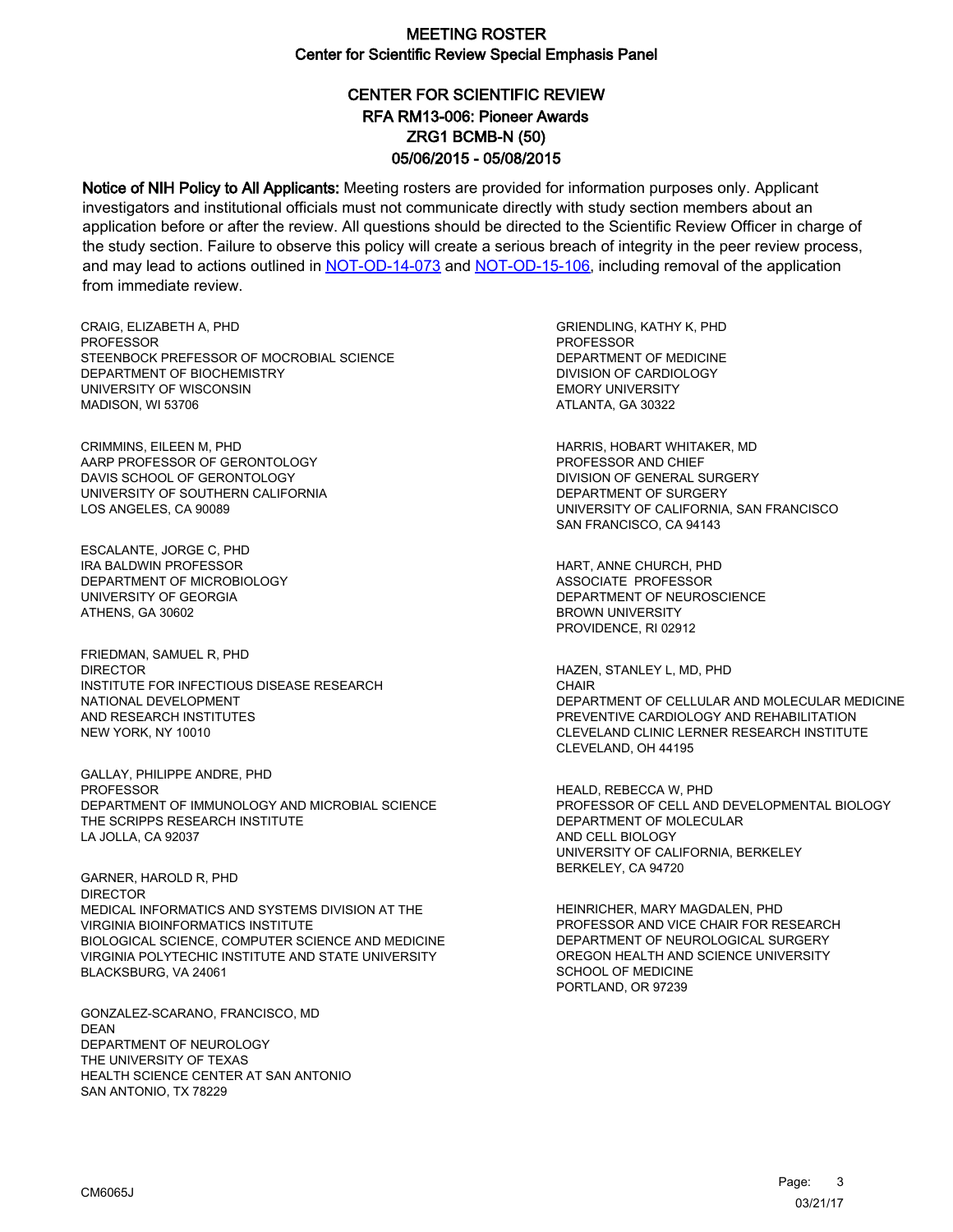# CENTER FOR SCIENTIFIC REVIEW ZRG1 BCMB-N (50) 05/06/2015 - 05/08/2015 RFA RM13-006: Pioneer Awards

Notice of NIH Policy to All Applicants: Meeting rosters are provided for information purposes only. Applicant investigators and institutional officials must not communicate directly with study section members about an application before or after the review. All questions should be directed to the Scientific Review Officer in charge of the study section. Failure to observe this policy will create a serious breach of integrity in the peer review process, and may lead to actions outlined in [NOT-OD-14-073](https://grants.nih.gov/grants/guide/notice-files/NOT-OD-14-073.html) and [NOT-OD-15-106,](https://grants.nih.gov/grants/guide/notice-files/NOT-OD-15-106.html) including removal of the application from immediate review.

HENDRIX, MARY J C, PHD PRESIDENT AND SCIENTIFIC DIRECTOR CHILDREN'S MEMORIAL RESEARCH CENTER MEDICAL RESEARCH INSTITUTE COUNCIL PROFESSOR LURIE COMPREHENSIVE CANCER CENTER NORTHWESTERN UNIVERSITY CHICAGO, IL 60614

HOWARD, MATTHEW A III, MD PROFESSOR AND HEAD DEPARTMENT OF NEUROSURGERY UNIVERSITY OF IOWA SCHOOL OF MEDICINE IOWA CITY, IA 52242

HURD, YASMIN L, PHD **PROFESSOR** DEPARTMENTS OF PSYCHIATRY, PHARMACOLOGY AND SYSTEMS THERAPEUTICS MOUNT SINAI SCHOOL OF MEDICINE NEW YORK, NY 10029

INNES, ROGER W, PHD PROFESSOR AND CHAIR DEPARTMENT OF BIOLOGY INDIANA UNIVERSITY BLOOMINGTON, IN 47405

JUSTICE, AMY CAROLINE, MD, PHD PROFESSOR DEPARTMENT OF PEDIATRICS YALE UNIVERSITY NEW HAVEN, CT 06520

KIM, PETER S, PHD EXECUTIVE VICE PRESIDENT AND PRESIDENT MERCK RESEARCH LABORATORIES NORTH WALES, PA 19454

KOIDE, SHOHEI, PHD ASSOCIATE PROFESSOR DEPARTMENT OF BIOCHEMISTRY AND MOLECULAR BIOLOGY THE UNIVERSITY OF CHICAGO CHICAGO, IL 60637

LEVITT, MICHAEL, PHD **PROFESSOR** DEPARTMENT OF STRUCTURAL BIOLOGY STANFORD UNIVERSITY STANFORD, CA 94305

LEWIS, DOROTHY E, PHD PROFESSOR DIVISION OF INFECTIOUS DISEASES DEPARTMENT OF INTERNAL MEDICINE UNIVERSITY OF TEXAS HEALTH SCIENCE CENTER HOUSTON, TX 77030

LI, CHENZHONG, PHD ASSOCIATE PROFESSOR DEPARTMENT OF BIOMEDICAL ENGINEERING FLORIDA INTERNATIONAL UNIVERSITY MIAMI, FL 33174

LICHTARGE, OLIVIER, PHD, MD PROFESSOR DEPARTMENT OF MOLECULAR AND HUMAN GENETICS BAYLOR COLLEGE OF MEDICINE HOUSTON, TX 77030

LIECHTY, EDWARD A, MD PROFESSOR OF PEDIATRICS DEPARTMENT OF PEDIATRICS INDIANA UNIVERSITY SCHOOL OF MEDICINE INDIANAPOLIS, IN 46202-5210

LIPTON, STUART A, PHD, MD PROFESSOR AND DIRECTOR CENTER FOR NEUROSCIENCE AND AGING THE BURHAM INSTITUTE LA JOLLA, CA 92037

LITTLETON, JOHN M, MD, PHD PROFESSOR DEPARTMENT OF PHARMACOLOGY UNIVERSITY OF KENTUCKY LEXINGTON, KY 40546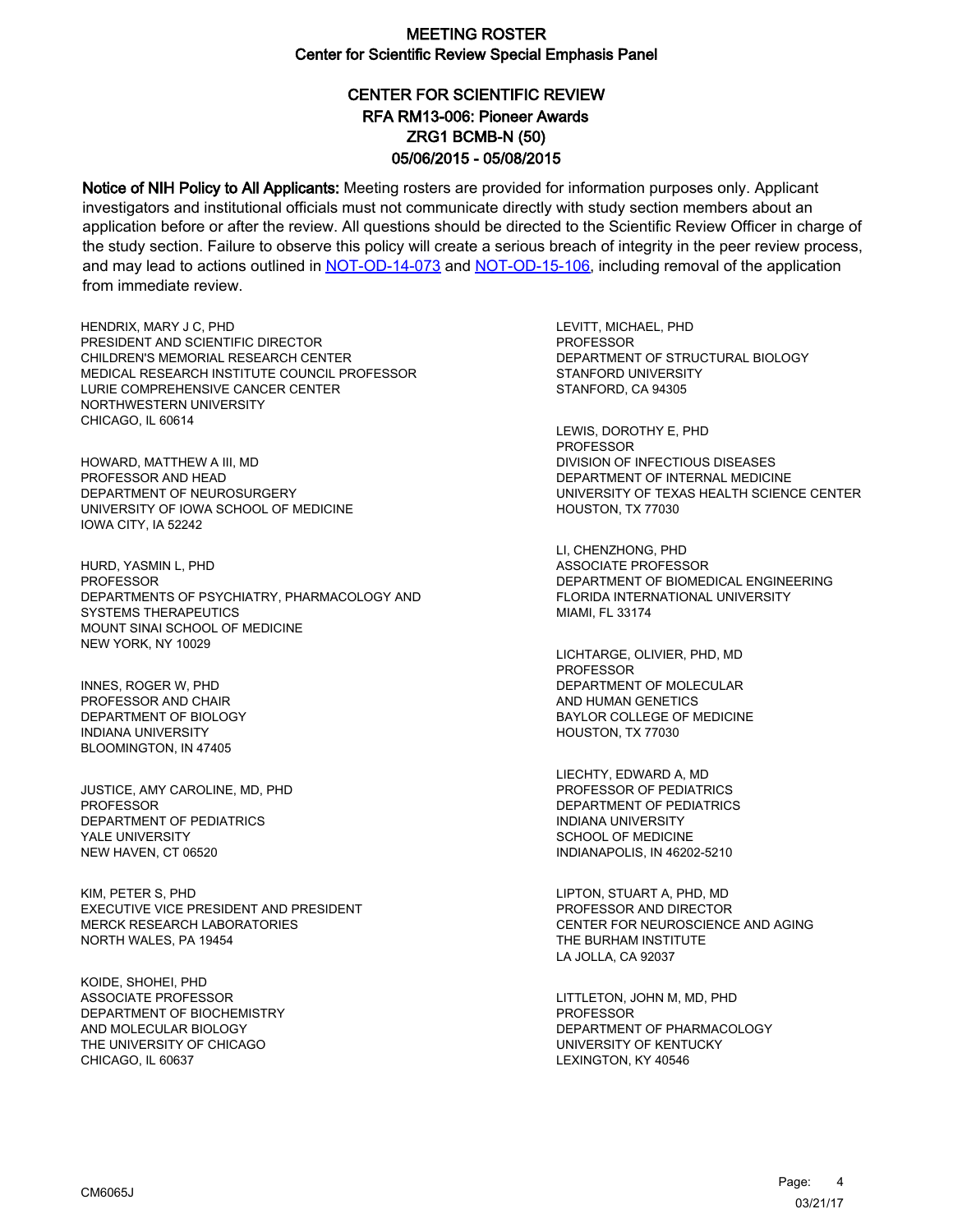# CENTER FOR SCIENTIFIC REVIEW ZRG1 BCMB-N (50) 05/06/2015 - 05/08/2015 RFA RM13-006: Pioneer Awards

Notice of NIH Policy to All Applicants: Meeting rosters are provided for information purposes only. Applicant investigators and institutional officials must not communicate directly with study section members about an application before or after the review. All questions should be directed to the Scientific Review Officer in charge of the study section. Failure to observe this policy will create a serious breach of integrity in the peer review process, and may lead to actions outlined in [NOT-OD-14-073](https://grants.nih.gov/grants/guide/notice-files/NOT-OD-14-073.html) and [NOT-OD-15-106,](https://grants.nih.gov/grants/guide/notice-files/NOT-OD-15-106.html) including removal of the application from immediate review.

LIU, JUN O, PHD PROFESSOR DEPARTMENT OF PHARMACOLOGY AND MOLECULAR SCIENCE JOHNS HOPKINS SCHOOL OF MEDICINE BALTIMORE, MD 21205

LO, DAVID D, MD, PHD DISTINGUISHED PROFESSOR DIVISION OF BIOMEDICAL SCIENCES UNIVERSITY OF CALIFORNIA, RIVERSIDE RIVERSIDE, CA 92521

MASTERS, BETTIE SUE SILER, PHD PROFESSOR DEPARTMENT OF BIOCHEMISTRY THE UNIVERSITY OF TEXAS HEALTH SCIENCE CENTER AT SAN ANTONIO SAN ANTONIO, TX 78284-7760

MESIROV, JILL P, PHD DIRECTOR BROAD INSTITUTE OF MIT AND HARVARD DIRECTOR COMPUTATIONAL BIOLOGY AND BIOINFORMATICS CAMBRIDGE, MA 02142

MOROZOV, ALEXANDRE V, PHD ASSOCIATE PROFESSOR DEPARTMENT OF PHYSICS AND ASTRONOMY RUTGERS UNIVERSITY PISCATAWAY, NJ 08854-8019

MOSMANN, TIM, PHD PROFESSOR AND DIRECTOR CENTER FOR VACCINE BIOLOGY AND IMMUNOLOGY SCHOOL OF MEDICINE AND DENTISTRY UNIVERSITY OF ROCHESTER ROCHESTER, NY 14642-8609

NORRIS, KEITH C, MD PROFESSOR OF MEDICINE DAVID GEFFEN SCHOOL OF MEDICINE GENERAL INTERNAL MEDICINE HEALTH SERVICES RESEARCH LOS ANGELES, CA 90024

OMENN, GILBERT S, PHD, MD PROFESSOR AND DIRECTOR CENTER FOR COMPUTATIONAL MEDICINE AND BIOINFORMATICS UNIVERSITY OF MICHIGAN ANN ARBOR, MI 48109-2218

ORTEGA, ALEXANDER N, PHD PROFESSOR UCLA CENTER FOR POPULATION HEALTH AND HEALTH DISPARITIES SCHOOL OF PUBLIC HEALTH UNIVERSITY OF CALIFORNIA, LOS ANGELES LOS ANGELES, CA 90095

PENNER, REINHOLD, MD, PHD DIRECTOR OF RESEARCH AND PROFESSOR CENTER FOR BIOMEDICAL RESEARCH THE QUEEN'S MEDICAL CENTER UNIVERSITY OF HAWAII HONOLULU, HI 96813

PICCIOTTO, MARINA R, PHD PROFESSOR DEPARTMENT OF PSYCHIATRY CONNECTICUT MENTAL HEALTH CENTER YALE UNIVERSITY SCHOOL OF MEDICINE NEW HAVEN, CT 06508

QUIOCHO, FLORANTE A, PHD PROFESSOR DEPARTMENT OF BIOCHEMISTRY AND MOLECULAR BIOLOGY BAYLOR COLLEGE OF MEDICINE HOUSTON, TX 77030

ROBERTS, L JACKSON II, MD, PHD PROFESSOR DEPARTMENT OF PHARMACOLOGY SCHOOL OF MEDICINE VANDERBILT UNIVERSITY NASHVILLE, TN 37232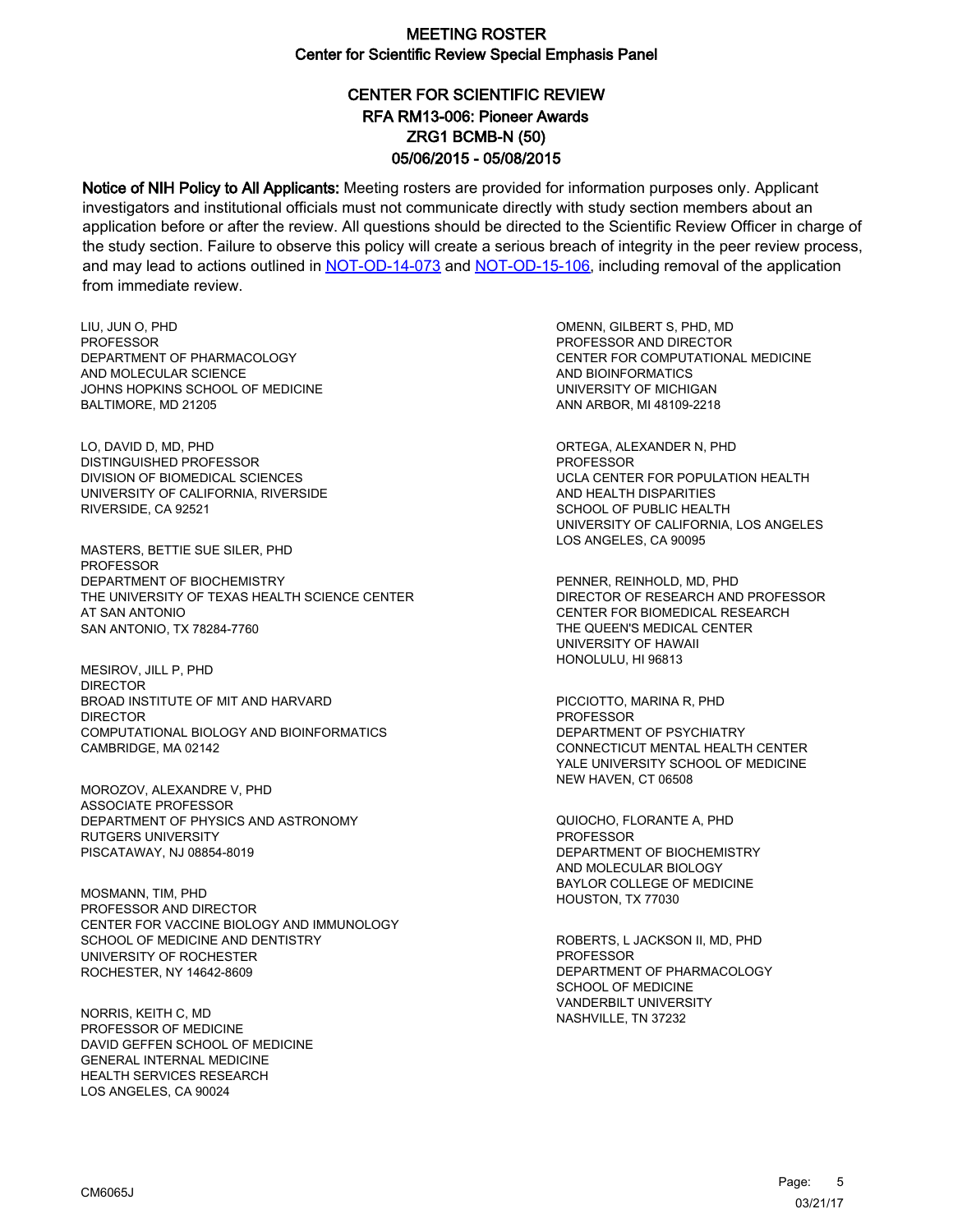# CENTER FOR SCIENTIFIC REVIEW ZRG1 BCMB-N (50) 05/06/2015 - 05/08/2015 RFA RM13-006: Pioneer Awards

Notice of NIH Policy to All Applicants: Meeting rosters are provided for information purposes only. Applicant investigators and institutional officials must not communicate directly with study section members about an application before or after the review. All questions should be directed to the Scientific Review Officer in charge of the study section. Failure to observe this policy will create a serious breach of integrity in the peer review process, and may lead to actions outlined in [NOT-OD-14-073](https://grants.nih.gov/grants/guide/notice-files/NOT-OD-14-073.html) and [NOT-OD-15-106,](https://grants.nih.gov/grants/guide/notice-files/NOT-OD-15-106.html) including removal of the application from immediate review.

ROBERTS, RICHARD J, PHD RESEARCH DIRECTOR DEPARTMENT OF BIOINFORMATICS NEW ENGLAND BIOLABS IPSWICH, MA 01938

RUTTER, JARED P, PHD PROFESSOR DEPARTMENT OF BIOCHEMISTRY UNIVERSITY OF UTAH SCHOOL OF MEDICINE SALT LAKE CITY, UT 84112

SAMET, JEFFREY H, MD CHIEF, PROFESSOR OF MEDICINE DEPARTMENT OF MEDICINE SCHOOL OF MEDICINE BOSTON UNIVERSITY BOSTON, MA 02118

SCHUPBACH, GERTRUD M, PHD PROFESSOR DEPARMENT OF MOLECULAR BIOLOGY PRINCETON UNIVERSITY PRINCETON, NJ 08540

SPRADLING, ALLAN C, PHD DIRECTOR DEPARTMENT OF EMBRYOLOGY CARNEGIE INSTITUTE OF WASHINGTON BALTIMORE, MD 21218

STULTZ, COLLIN M, PHD, MD W.M. KECK ASSOCIATE PROFESSOR DEPARTMENT OF ELECTRICAL ENGINEERING AND COMPUTER SCIENCE DIVISION OF HEALTH SCIENCES AND TECHNOLOGY MASSACHUSETTS INSTITUTE OF TECHNOLOGY CAMBRIDGE, MA 02139

SWEEDLER, JONATHAN V, PHD PROFESSOR DEPARTMENT OF CHEMISTRY UNIVERSITY OF ILLINOIS, URBANA-CHAMPAIGN URBANA, IL 61801

VOCKLEY, GERARD, MD, PHD PROFESSOR AND CHAIR DEPARTMENT OF PEDIATRICS UNIVERSITY OF PITTSBURGH MEDICAL CENTER PITTSBURGH, PA 15213

VUNJAK-NOVAKOVIC, GORDANA, PHD PROFESSOR LABORATORY FOR STEM CELLS AND TISSUE ENGINEERING DEPARTMENT OF BIOMEDICAL ENGINEERING AND MEDICAL SCIENCE COLUMBIA UNIVERSITY NEW YORK, NY 10032

WOLINSKY, STEVEN M, MD **PROFESSOR** DIVISION OF INFECTIOUS DISEASES THE FEINBERG MEDICAL SCHOOL NORTHWESTERN UNIVERSITY CHICAGO, IL 60611

WONG, JOYCE Y, PHD **PROFESSOR** DEPARTMENT OF BIOMEDICAL ENGINEERING BOSTON UNIVERSITY BOSTON, MA 02215

WOODWARD, DONALD JAY, PHD PROFESSOR NEUROSCIENCE RESEARCH INSTITUTE WINSTON-SALEM, NC 27104

WOODY, GEORGE EDWARD, MD PROFESSOR DEPARTMENT OF PSYCHIATRY UNIVERSITY OF PENNSYLVANIA PHILADELPHIA, PA 19106

XIE, XIAOLIANG SUNNEY, PHD PROFESSOR DEPARTMENT OF CHEMISTRY AND CHEMICAL BIOLOGY HARVARD UNIVERSITY CAMBRIDGE, MA 02138